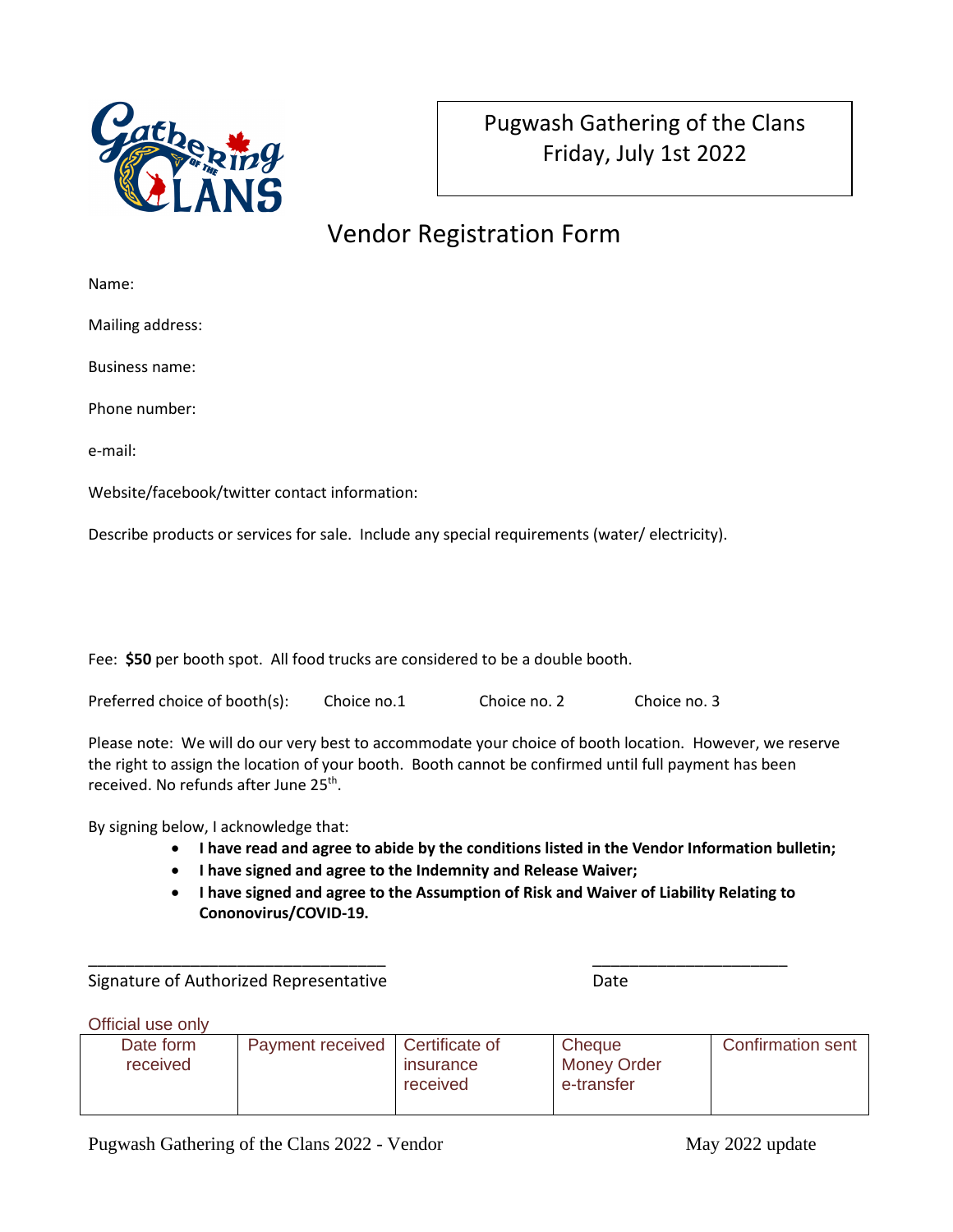

## **INDEMNITY AND RELEASE**

To: The Village of Pugwash

In consideration of the granting of permission for the use of Village sidewalks or park as festival vendor on July 1st 2022, I/we hereby **WAIVE ANY AND ALL CLAIMS** against the Village of Pugwash, Gathering of the Clans its directors, agents, employees, executive members, volunteers and organizers of the Event (the "Releasees"), which I now have, or hereafter may have against the Releasees. In particular, but without limiting the foregoing, I agree to release the Releasees from ANY **AND ALL LIABILITY** for any loss, damage, injury, or expense I / my child may incur as a result of my/our participation in or attendance at the Event**.**

**I agree to protect indemnify and hold harmless the Releasees from ANY LOSS, DAMAGE, INJURY OR EXPENSE**, claims, demands and actions arising directly or indirectly in any matter whatsoever **including legal costs,** that the Releasees may incur due to my/our participation in or attendance at the Event, whether caused by the negligence of the Releasees or otherwise, and whether caused by me or otherwise.

We further agree to assume full financial liability for any damage or loss to the permitted facilities, furniture and equipment when caused by negligent or abusive treatment.

**I acknowledge that by signing and submitting the above registration entry form that I have read this agreement carefully and fully understand it and agree to all of the above terms and conditions**.

Please attach a copy of a certificate of insurance, if available.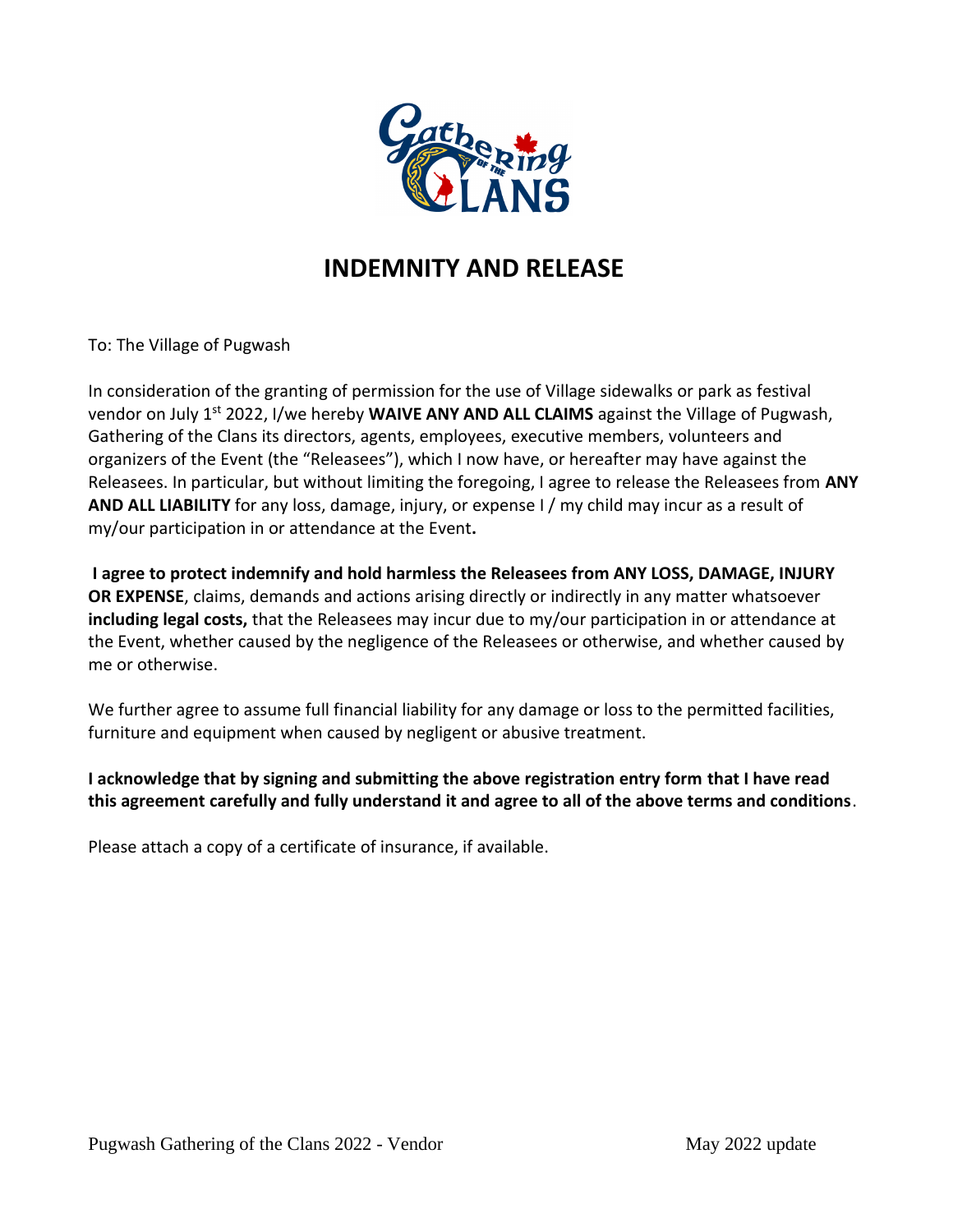

## **Assumption of Risk and Waiver of Liability Relating to Coronavirus/Covid-19**

This waiver & declaration must be completed prior to or upon visiting Pugwash Gathering of the Clans and Canada Day festivities and before participating in any activity.

The novel coronavirus, COVID-19 has been declared a worldwide pandemic by the World Health Organization. COVID-19 is extremely contagious and is known to spread mainly by contact from person to person. Consequently, local, provincial and federal governmental authorities recommend various measures and prohibit a variety of behaviors, in order to reduce the spread of the virus.

The Village of Pugwash is committed to comply with the requirements and recommendations of National, Provincial and local Public Health and other governmental authorities, and to put in place and adopt all necessary measures to that effect. However, the Village of Pugwash cannot guarantee that will not become infected with COVID-19. Further, attending the activities could increase your of contracting COVID-19, despite all preventative measures put in place.

By signing the registration form:

I acknowledge the highly contagious nature of COVID-19 and I voluntarily assume the risk that I could be exposed or infected by COVID-19 by participating in the Village of Pugwash/Gathering of the Clans activities. Being exposed or infected by COVID-19 may particularly lead to injuries, diseases or other illnesses.

I declare that I am participating voluntarily in the Village of Pugwash/ Gathering of the Clans activities.

\_\_\_\_\_\_\_\_\_\_\_\_\_\_\_\_\_\_\_\_\_\_\_\_\_\_\_\_\_\_\_\_\_\_\_\_\_\_\_\_\_\_\_\_\_\_\_\_\_\_\_\_\_\_\_\_\_\_\_\_\_\_\_\_\_\_\_\_\_\_

I declare that if I or anyone in my household, experiences cold or flu-like symptoms (including fever, cough, sore throat, respiratory illness, difficulty breathing) in the 48 hours prior to the date of the Village of Pugwash and Gathering of the Clans will attend the event, I will not attend the event.

I declare that I have not tested positive for COVID-19 and not yet been cleared to discontinue isolation in accordance with applicable criteria communicated by public health officials (awaiting results);

- been in close contact with a person who, to my knowledge, had symptoms of COVID-19 or has tested positive for COVID-19, and have not yet been cleared to discontinue isolation in accordance with applicable criteria communicated by public health officials;
- currently subject to a quarantine or self-isolation order for any reason, including travel.

Pugwash Gathering of the Clans 2022 - Vendor May 2022 update May 2022 update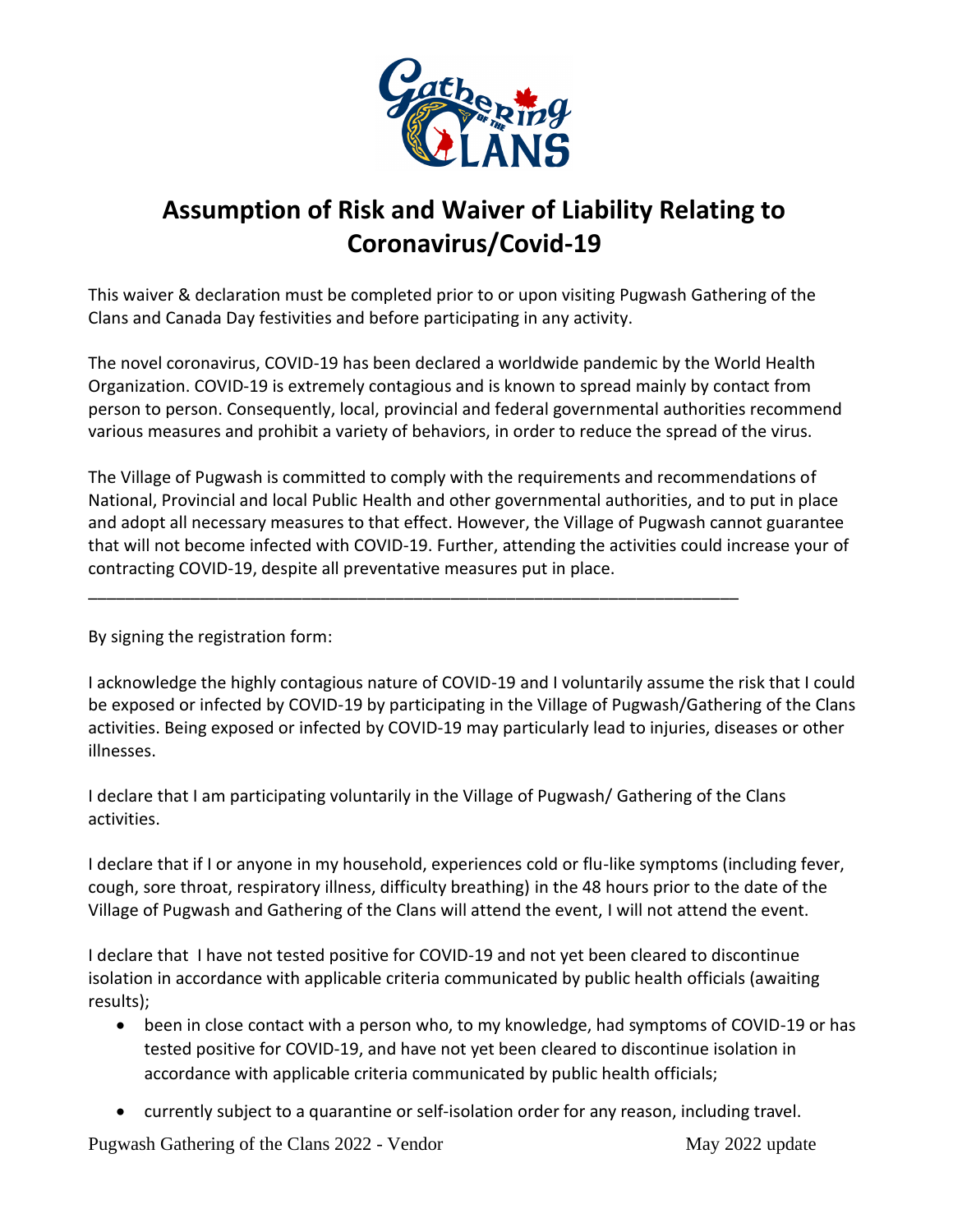I declare that I have not been required to self-isolate except for essential school or work activities in the last 10 days.

If I or anyone in my household experiences any cold or flu-like symptoms after submitting this declaration, I will not attend any of the Village of Pugwash's activities, programs or services until no longer required to self-isolate or for 48 hours after symptoms resolve whichever is longer.

I agree to the requirements and recommendations of National, Provincial and local Public Health and other governmental authorities and to those special safety regulations put in place by the Village of Pugwash/ Gathering of the Clans as it pertains the Covid-19 Coronavirus and to adopt all necessary measures to those effects.

I agree that, by filling out and signing this waiver and agreeing to the terms and conditions set out in it, I am giving up my legal rights to sue the Village of Pugwash/ Gathering of the Clans and its officers and directors, in the event that I contract COVID-19 coronavirus.

This document will remain in effect until the Village of Pugwash/ Gathering of the Clans as per the direction of the National, Provincial and local Public Health and other governmental authorities, determines that the acknowledgments in this declaration are no longer required.

This document is in addition to and does not replace all other the Village of Pugwash/ Gathering of the Clans waivers.

**I acknowledge that by signing and submitting the above registration entry form that I have read this agreement carefully and fully understand it and agree to all of the above terms and conditions.**